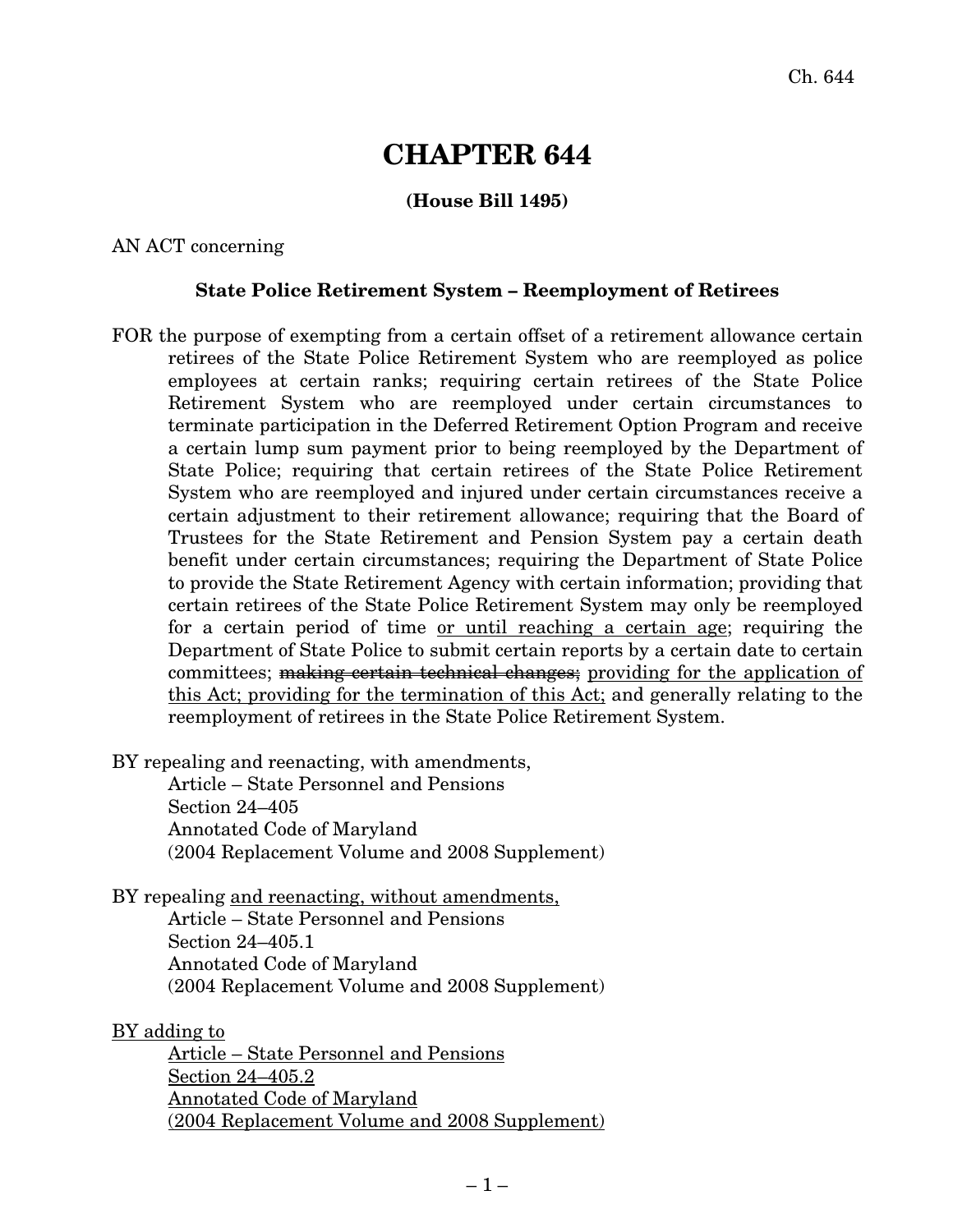SECTION 1. BE IT ENACTED BY THE GENERAL ASSEMBLY OF MARYLAND, That the Laws of Maryland read as follows:

### **Article – State Personnel and Pensions**

 $24 - 405$ .

(a) Except as provided in **[**§ 24–405.1 of this subtitle and subject to subsections (b) and (c) **(B), (C), AND (D)** of this section**] SUBSECTION (H) OF THIS SECTION**, an individual who is receiving a service retirement allowance or vested allowance may accept employment with a participating employer on a temporary **OR CONTRACTUAL** basis, if**[**:

(1) the employment is not in a regularly allocated position; and

(2)**]** the individual immediately notifies the Board of Trustees:

 $\overline{f}(i)$   $\overline{f}(i)$  of the individual's intention to accept the employment;

and

 $\overline{\text{[i]}}$   $\overline{\text{[4]}}$  of the compensation that the individual will receive.

(b) **(1) THE BOARD OF TRUSTEES SHALL REDUCE THE ALLOWANCE OF AN INDIVIDUAL WHO ACCEPTS EMPLOYMENT AS PROVIDED UNDER SUBSECTION (A) OF THIS SECTION IF:**

**(I) THE INDIVIDUAL'S CURRENT EMPLOYER IS ANY UNIT OF STATE GOVERNMENT; AND**

**(II) THE INDIVIDUAL'S EMPLOYER AT THE TIME OF THE INDIVIDUAL'S LAST SEPARATION FROM EMPLOYMENT WITH THE STATE BEFORE THE INDIVIDUAL COMMENCED RECEIVING A SERVICE RETIREMENT ALLOWANCE OR VESTED ALLOWANCE WAS ALSO A UNIT OF STATE GOVERNMENT.**

**(2) THE REDUCTION UNDER PARAGRAPH (1) OF THIS SUBSECTION SHALL EQUAL THE AMOUNT BY WHICH THE SUM OF THE INDIVIDUAL'S INITIAL ANNUAL BASIC ALLOWANCE AND THE INDIVIDUAL'S ANNUAL COMPENSATION EXCEEDS THE AVERAGE FINAL COMPENSATION USED TO COMPUTE THE BASIC ALLOWANCE.**

**[**(1)**] (3) [**This**] THE REDUCTION UNDER PARAGRAPH (1) OF THIS** subsection does not apply to: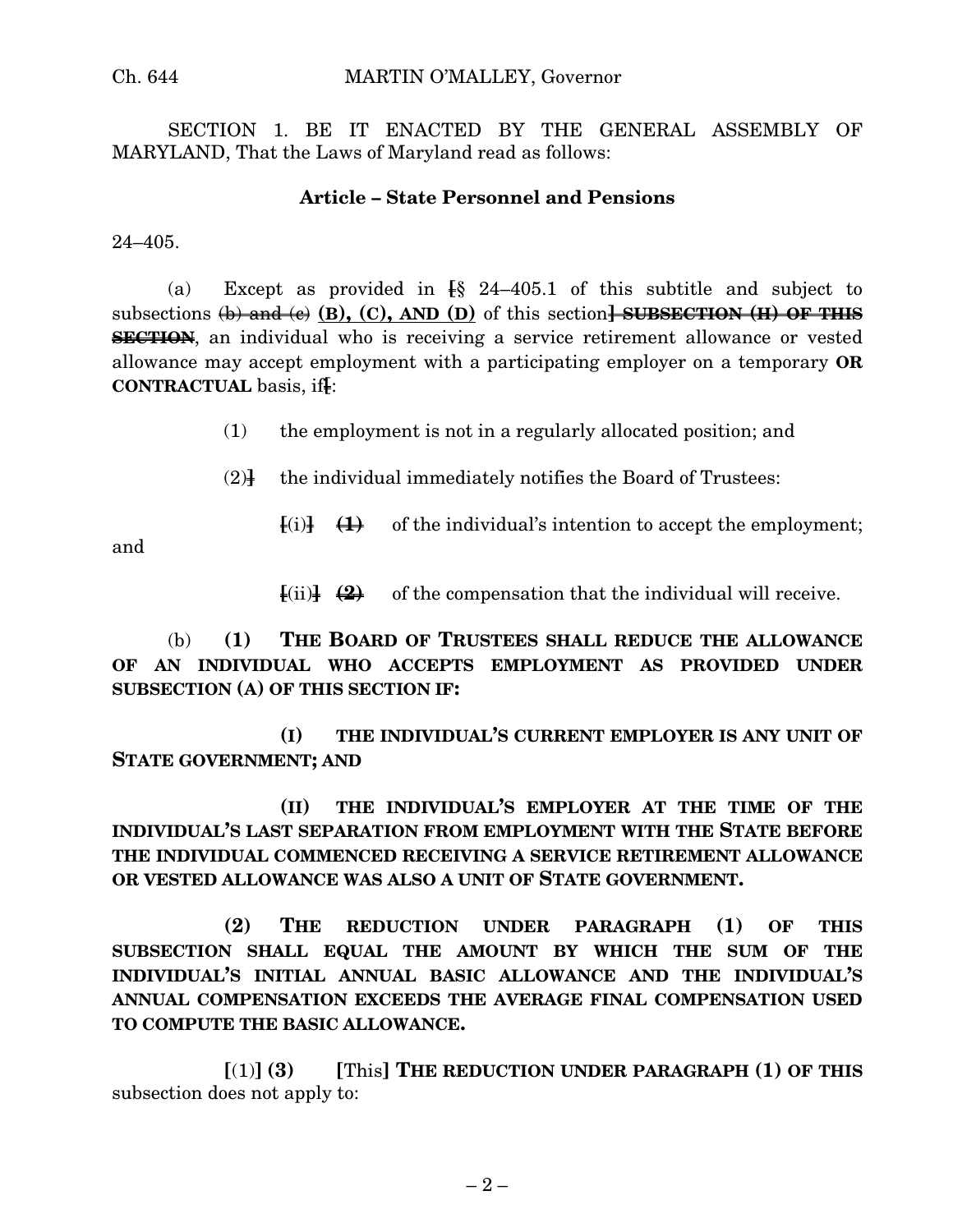(i) an individual who has been retired for 9 years, beginning on January 1, after the date the individual retires; **[**or**]**

(ii) an individual who participates in the Deferred Retirement Option Program established under § 24–401.1 of this subtitle**; OR**

## **(III) A RETIREE OF THE STATE POLICE RETIREMENT SYSTEM WHO IS REEMPLOYED BY THE DEPARTMENT OF STATE POLICE ON A CONTRACTUAL BASIS FOR NOT MORE THAN 4 YEARS AS A POLICE EMPLOYEE, AS DEFINED IN § 2–101 OF THE PUBLIC SAFETY ARTICLE, AT A RANK OF SERGEANT OR BELOW TROOPER FIRST CLASS**.

**[**(2) The Board of Trustees shall reduce an individual's allowance by the amount that the sum of the individual's initial annual basic allowance and the individual's annual compensation exceeds the average final compensation used to compute the basic allowance.**]**

(c) For purposes of this section, employment is not on a temporary basis if, in any 12–month period, an individual works:

(1) full time for more than 6 months; or

(2) part time for the equivalent of more than 6 months of full–time work.**]**

**(C) (D) PRIOR TO COMMENCING REEMPLOYMENT UNDER SUBSECTION (B)(3)(III) OF THIS SECTION, A RETIREE SHALL TERMINATE PARTICIPATION IN THE DEFERRED RETIREMENT OPTION PROGRAM AND RECEIVE ANY LUMP SUM PAYMENT ASSOCIATED WITH THE RETIREE'S PARTICIPATION IN THE DEFERRED RETIREMENT OPTION PROGRAM AS PROVIDED UNDER § 24–401.1(I) OF THIS SUBTITLE.**

**(E) (1) SUBJECT TO PARAGRAPH (2) OF THIS SUBSECTION, A RETIREE REEMPLOYED UNDER SUBSECTION (B)(3)(III) OF THIS SECTION MAY NOT BE REEMPLOYED FOR MORE THAN 4 YEARS.**

**(2) A RETIREE REEMPLOYED UNDER SUBSECTION (B)(3)(III) OF THIS SECTION MAY NOT BE REEMPLOYED AFTER BECOMING 60 YEARS OLD.**

**(D) (1) THIS SUBSECTION APPLIES TO A RETIREE WHO:**

**(I) WHILE REEMPLOYED UNDER SUBSECTION (B)(3)(III) OF THIS SECTION, IS TOTALLY AND PERMANENTLY INCAPACITATED FOR DUTY IN**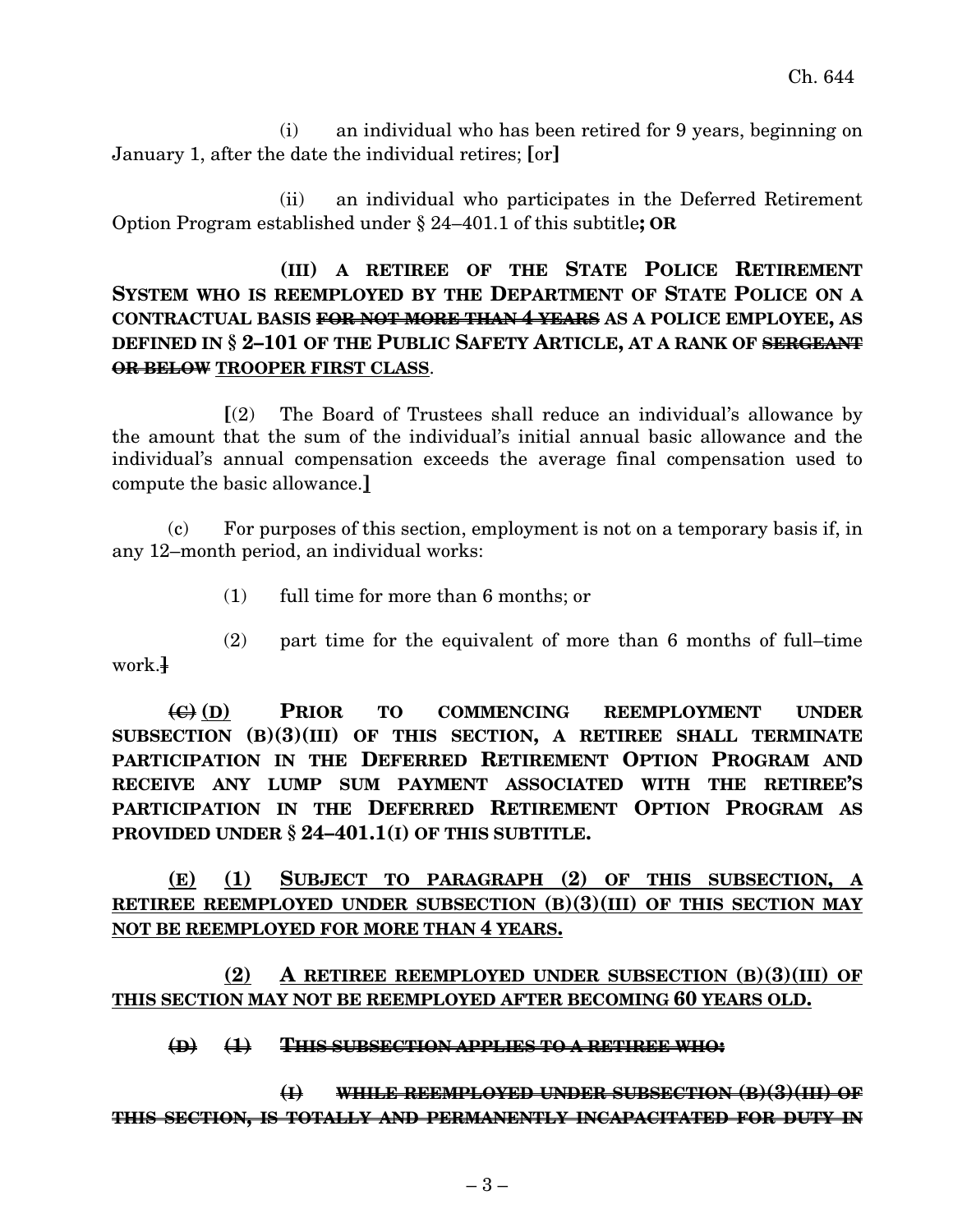**THE COURSE OF THE ACTUAL PERFORMANCE OF DUTY WITHOUT WILLFUL NEGLIGENCE BY THE RETIREE; AND**

#### **(II) THE MEDICAL BOARD CERTIFIES THAT:**

**1. THE RETIREE IS TOTALLY INCAPACITATED, EITHER MENTALLY OR PHYSICALLY, FOR THE FURTHER PERFORMANCE OF DUTY;**

**2. THE RETIREE'S INCAPACITY IS LIKELY TO BE**

**PERMANENT; AND**

**3. THE RETIREE SHOULD CEASE REEMPLOYMENT.**

**(2) THE NORMAL SERVICE RETIREMENT ALLOWANCE THAT A RETIREE DESCRIBED UNDER PARAGRAPH (1) OF THIS SUBSECTION IS RECEIVING AT THE TIME THE RETIREE IS DETERMINED TO BE DISABLED UNDER THIS SUBSECTION, SHALL BE READJUSTED TO EQUAL TWO–THIRDS OF THE RETIREE'S AVERAGE FINAL COMPENSATION AT THE TIME THE RETIREE RETIRED, WITH ACCUMULATED COST–OF–LIVING ADJUSTMENTS FROM THE DATE THE RETIREE RETIRED.**

**(E) (1) THIS SUBSECTION APPLIES TO A RETIREE WHO:**

**(I) DIES WHILE REEMPLOYED UNDER SUBSECTION (B)(3)(III) OF THIS SECTION;**

**(II) DIES WITHOUT WILLFUL NEGLIGENCE BY THE RETIREE; AND**

**(III) IS KILLED IN THE COURSE OF THE ACTUAL PERFORMANCE OF DUTY.**

**(2) WHEN THE BOARD OF TRUSTEES RECEIVES PROOF OF DEATH OF A RETIREE AND FINDS THAT THE DEATH HAS OCCURRED IN THE MANNER DESCRIBED IN PARAGRAPH (1) OF THIS SUBSECTION, THE BOARD OF TRUSTEES SHALL PAY A SPECIAL DEATH BENEFIT ALLOWANCE EQUAL TO TWO–THIRDS OF THE RETIREE'S AVERAGE FINAL COMPENSATION AT THE TIME OF RETIREMENT:**

**(I) TO THE SURVIVING SPOUSE;**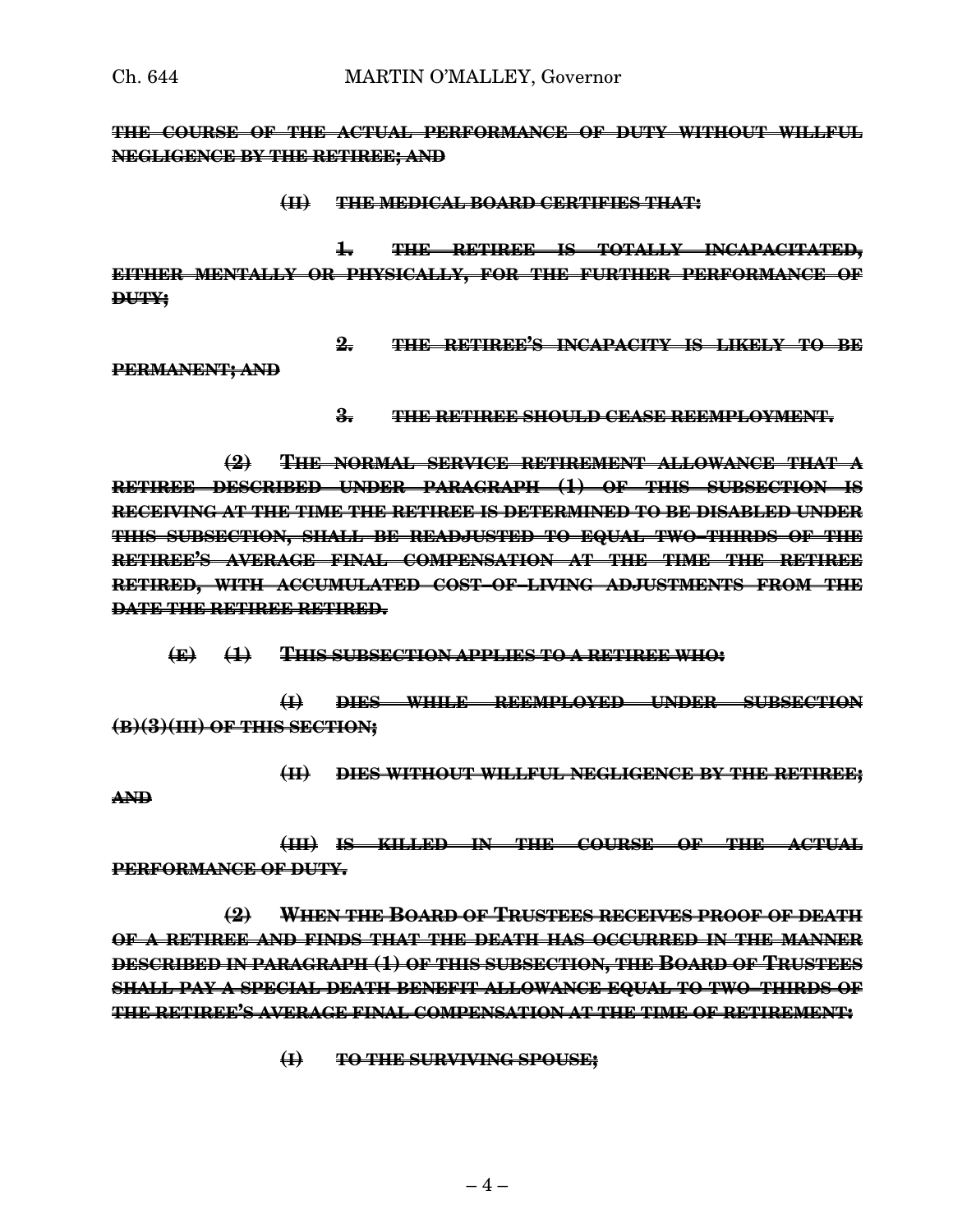**(II) IF THERE IS NO SURVIVING SPOUSE OR IF THE SURVIVING SPOUSE DIES BEFORE THE YOUNGEST CHILD OF THE MEMBER IS 18 YEARS OLD, TO ALL CHILDREN UNDER THE AGE OF 18 YEARS; OR**

**(III) IF THERE IS NO SURVIVING SPOUSE OR CHILDREN YOUNGER THAN 18 YEARS OF AGE, TO THE MEMBER'S DEPENDENT PARENT TO CONTINUE AS THE BOARD OF TRUSTEES MAY DIRECT FOR THE REST OF THE PARENT'S LIFE.**

**(3) ANY BENEFITS UNDER TITLE 21, SUBTITLE 4 OF THIS ARTICLE MAY NOT BE PAID IF A SPECIAL DEATH BENEFIT IS PAID UNDER PARAGRAPH 2.**

**(F) AN INDIVIDUAL WHO IS RECEIVING A SERVICE RETIREMENT ALLOWANCE OR A VESTED ALLOWANCE AND WHO IS REEMPLOYED BY A PARTICIPATING EMPLOYER MAY NOT RECEIVE CREDITABLE SERVICE OR ELIGIBILITY SERVICE DURING THE PERIOD OF REEMPLOYMENT.**

**(G) THE INDIVIDUAL'S COMPENSATION DURING THE PERIOD OF REEMPLOYMENT MAY NOT BE SUBJECT TO THE EMPLOYER PICKUP PROVISIONS OF § 21–303 OF THIS ARTICLE OR ANY REDUCTION OR DEDUCTION AS A MEMBER CONTRIBUTION FOR PENSION OR RETIREMENT PURPOSES.**

**(H) THE STATE RETIREMENT AGENCY SHALL INSTITUTE APPROPRIATE REPORTING PROCEDURES WITH THE AFFECTED PAYROLL SYSTEMS TO ENSURE COMPLIANCE WITH THIS SECTION.**

**(I) (1) IMMEDIATELY ON THE EMPLOYMENT OF A RETIREE WHO IS REHIRED UNDER SUBSECTION (B)(3)(III) OF THIS SECTION, THE DEPARTMENT OF STATE POLICE SHALL NOTIFY THE STATE RETIREMENT AGENCY OF THE TYPE OF EMPLOYMENT AND THE ANTICIPATED EARNINGS OF THE INDIVIDUAL.**

**(2) AT LEAST ONCE EACH YEAR, IN A FORMAT SPECIFIED BY THE STATE RETIREMENT AGENCY, THE DEPARTMENT OF STATE POLICE SHALL PROVIDE THE STATE RETIREMENT AGENCY WITH A LIST OF ALL EMPLOYEES INCLUDED ON ANY PAYROLL OF THE EMPLOYER, THE SOCIAL SECURITY NUMBERS OF THE EMPLOYEES, AND THEIR EARNINGS FOR THAT YEAR.**

**(J) AN INDIVIDUAL WHO IS REHIRED UNDER THIS SECTION MAY NOT BE REHIRED WITHIN 45 DAYS OF THE DATE THE INDIVIDUAL RETIRED IF:**

**(1) THE INDIVIDUAL'S CURRENT EMPLOYER IS A PARTICIPATING EMPLOYER OTHER THAN THE STATE AND IS THE SAME PARTICIPATING EMPLOYER THAT EMPLOYED THE INDIVIDUAL AT THE TIME OF THE**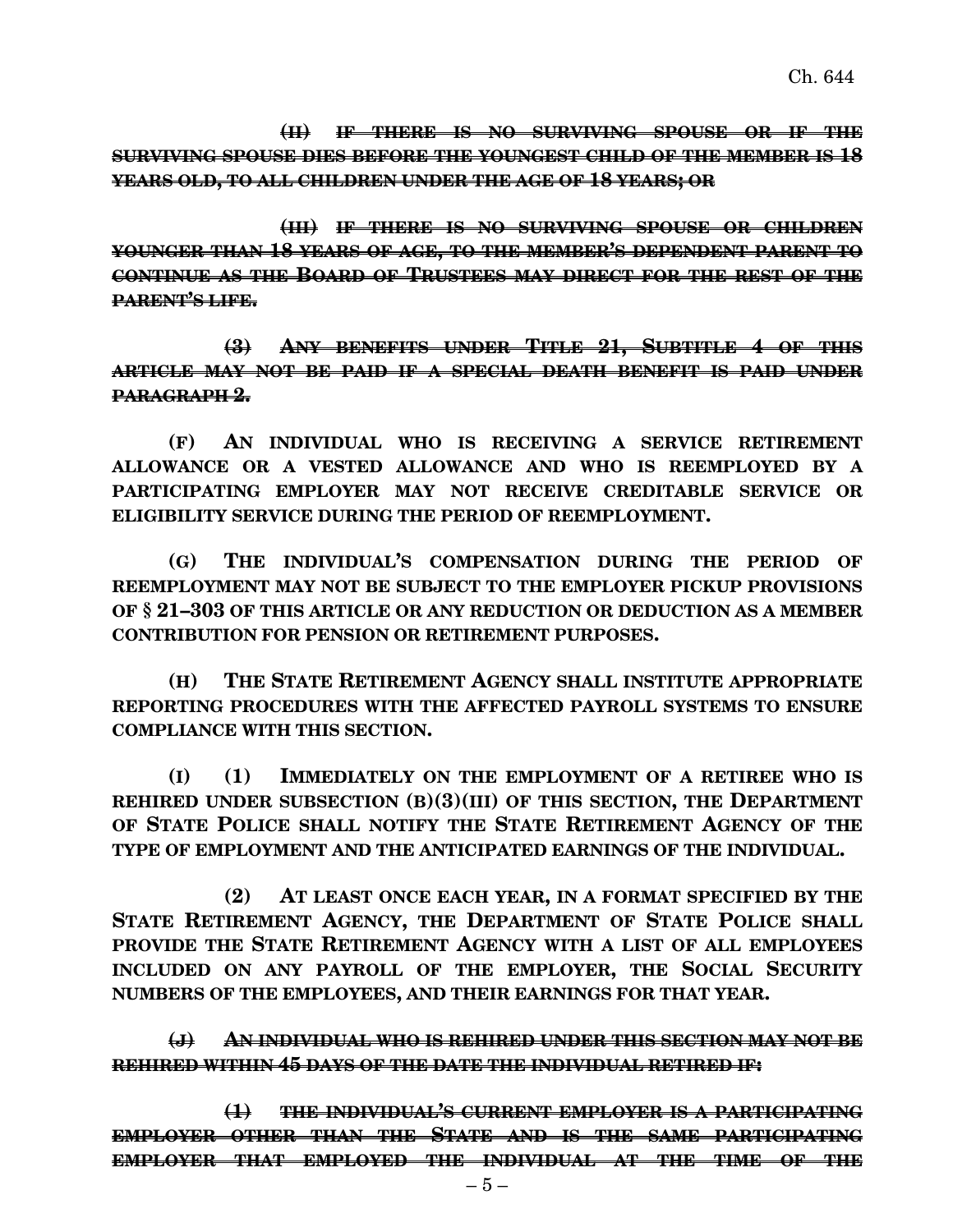**INDIVIDUAL'S LAST SEPARATION FROM EMPLOYMENT WITH A PARTICIPATING EMPLOYER BEFORE THE INDIVIDUAL COMMENCED RECEIVING A SERVICE RETIREMENT ALLOWANCE; OR**

**(2) THE INDIVIDUAL'S CURRENT EMPLOYER IS ANY UNIT OF STATE GOVERNMENT AND THE INDIVIDUAL'S EMPLOYER AT THE TIME OF THE INDIVIDUAL'S LAST SEPARATION FROM EMPLOYMENT WITH THE STATE BEFORE THE INDIVIDUAL COMMENCED RECEIVING A SERVICE RETIREMENT ALLOWANCE WAS ALSO A UNIT OF STATE GOVERNMENT.**

**(K) THE DEPARTMENT OF STATE POLICE SHALL NOTIFY THE STATE RETIREMENT AGENCY OF ANY RETIREES WHO QUALIFY UNDER SUBSECTION (B)(3)(III) OF THIS SECTION.**

**(L) (J) ON OR BEFORE SEPTEMBER 1 OF EACH YEAR, THE SECRETARY OF STATE POLICE SHALL SUBMIT A REPORT IN ACCORDANCE WITH § 2–1246 OF THE STATE GOVERNMENT ARTICLE TO THE JOINT COMMITTEE ON PENSIONS THAT PROVIDES:**

**(1) THE NUMBER OF REHIRED RETIREES UNDER SUBSECTION (B)(3)(III) OF THIS SECTION;**

**(2) THE ANNUAL SALARY OF EACH REHIRED RETIREE AT THE TIME OF RETIREMENT AND THE CURRENT ANNUAL SALARY OF EACH REHIRED RETIREE;**

**(3) THE NUMBER OF POLICE EMPLOYEES HIRED WHO ARE NOT RETIREES; AND**

**(4) THE ANNUAL SALARY OF EACH POLICE EMPLOYEE WHO IS HIRED.**

**[**24–405.1.

A retiree of the State Police Retirement System who is rehired on a permanent, temporary, or contractual basis may not be rehired within 45 days of the date the individual retired if the individual's current employer is any unit of State government and the individual's employer at the time of the individual's last separation from employment with the State before the individual commenced receiving a service retirement allowance was also a unit of State government.**]**

#### **24–405.2.**

#### **(A) (1) THIS SUBSECTION APPLIES TO A RETIREE WHO:**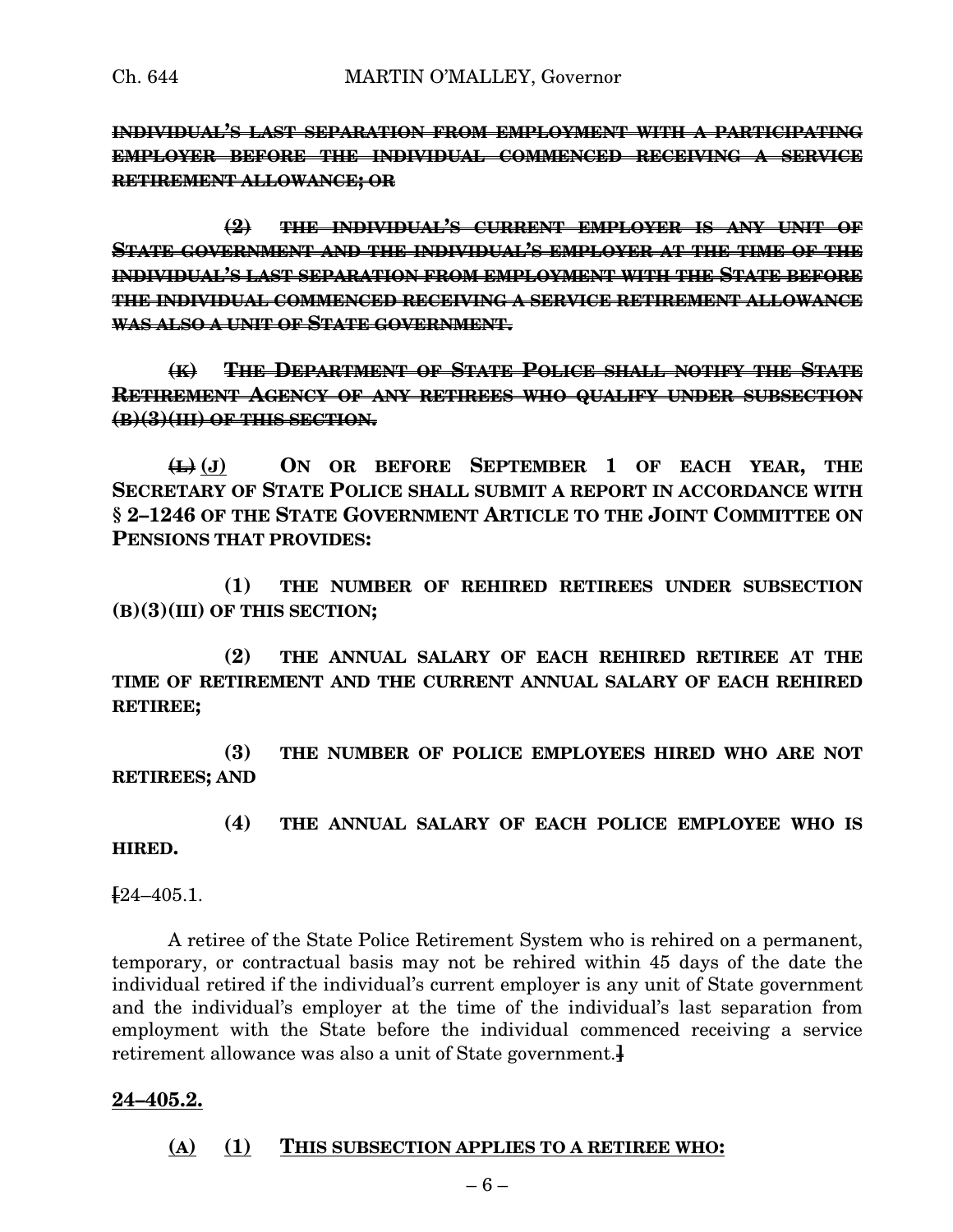**(I) 1. IS REEMPLOYED UNDER § 24–405(B)(3)(III) OF THIS SUBTITLE; OR**

**2. IS REEMPLOYED AS A MARYLAND STATE POLICE AVIATION COMMAND HELICOPTER PILOT;**

**(II) WHILE REEMPLOYED UNDER ITEM (I) OF THIS PARAGRAPH IS TOTALLY AND PERMANENTLY INCAPACITATED FOR DUTY IN THE COURSE OF THE ACTUAL PERFORMANCE OF DUTY WITHOUT WILLFUL NEGLIGENCE BY THE RETIREE; AND**

#### **(III) THE MEDICAL BOARD CERTIFIES THAT:**

**1. THE RETIREE IS TOTALLY INCAPACITATED, EITHER MENTALLY OR PHYSICALLY, FOR THE FURTHER PERFORMANCE OF DUTY;**

**2. THE RETIREE'S INCAPACITY IS LIKELY TO BE**

**PERMANENT; AND**

#### **3. THE RETIREE SHOULD CEASE REEMPLOYMENT.**

**(2) THE NORMAL SERVICE RETIREMENT ALLOWANCE THAT A RETIREE DESCRIBED UNDER PARAGRAPH (1) OF THIS SUBSECTION IS RECEIVING AT THE TIME THE RETIREE IS DETERMINED TO BE DISABLED UNDER THIS SUBSECTION SHALL BE READJUSTED TO EQUAL TWO–THIRDS OF THE RETIREE'S AVERAGE FINAL COMPENSATION AT THE TIME THE RETIREE RETIRED, WITH ACCUMULATED COST–OF–LIVING ADJUSTMENTS FROM THE DATE THE RETIREE RETIRED.**

**(B) (1) THIS SUBSECTION APPLIES TO A RETIREE WHO:**

**(I) 1. DIES WHILE REEMPLOYED UNDER § 24–405(B)(3)(III) OF THIS SUBTITLE; OR**

**2. DIES WHILE REEMPLOYED AS A MARYLAND STATE POLICE AVIATION COMMAND HELICOPTER PILOT;**

**(II) DIES WITHOUT WILLFUL NEGLIGENCE BY THE RETIREE; AND**

**(III) IS KILLED IN THE COURSE OF THE ACTUAL PERFORMANCE OF DUTY.**